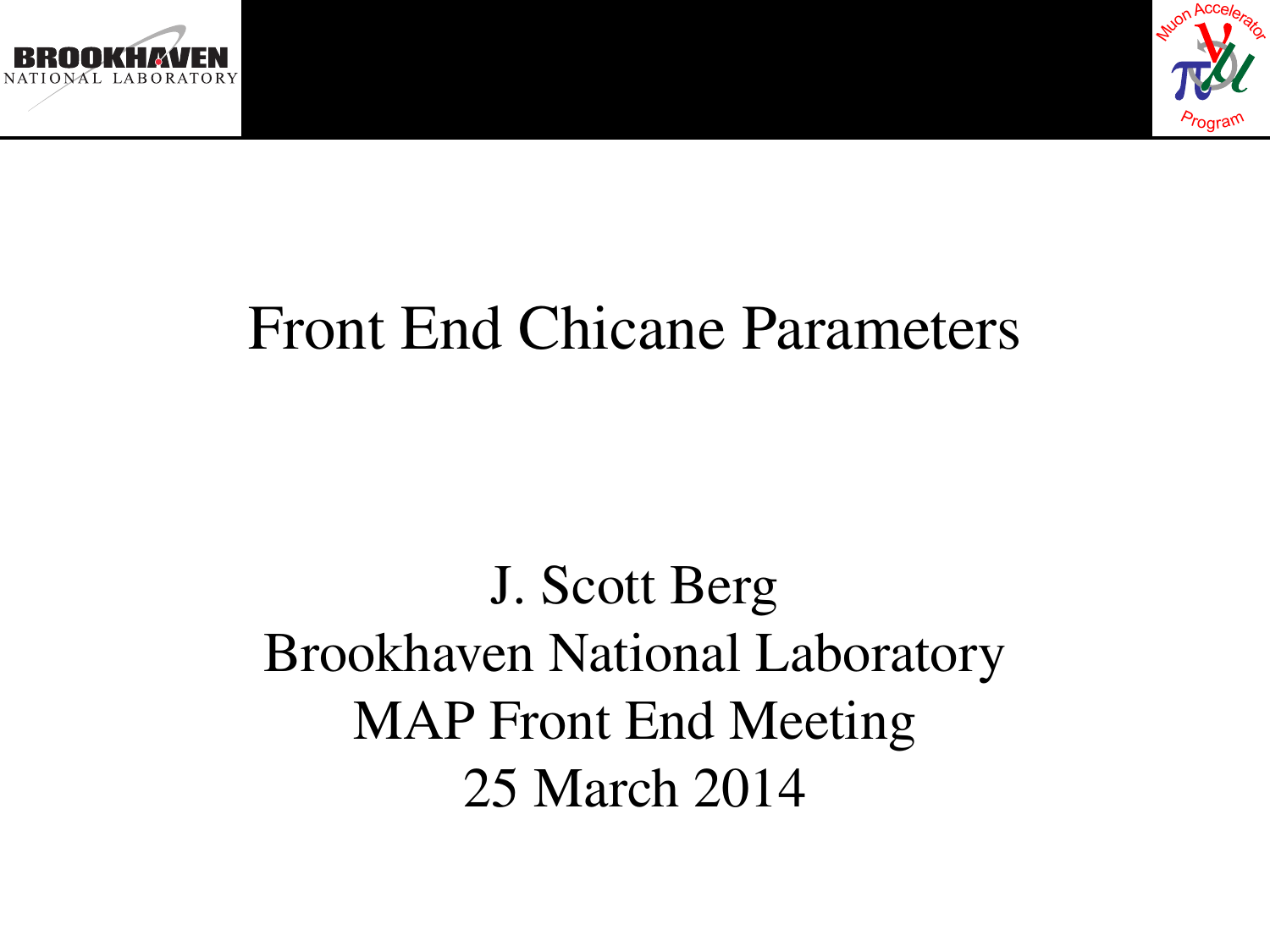



- ∙ Goal: optimize chicane parameters for high energy cutoff
- ∙ Not dealing with absorber for low energy protons
- ∙ Chicane field is 2 T
	- ∘ Could be done for other fields
- ∙ 25 cm radius aperture downstream of chicane
	- ∘ No aperture in chicane
- ∙ Scanned in chicane length and angle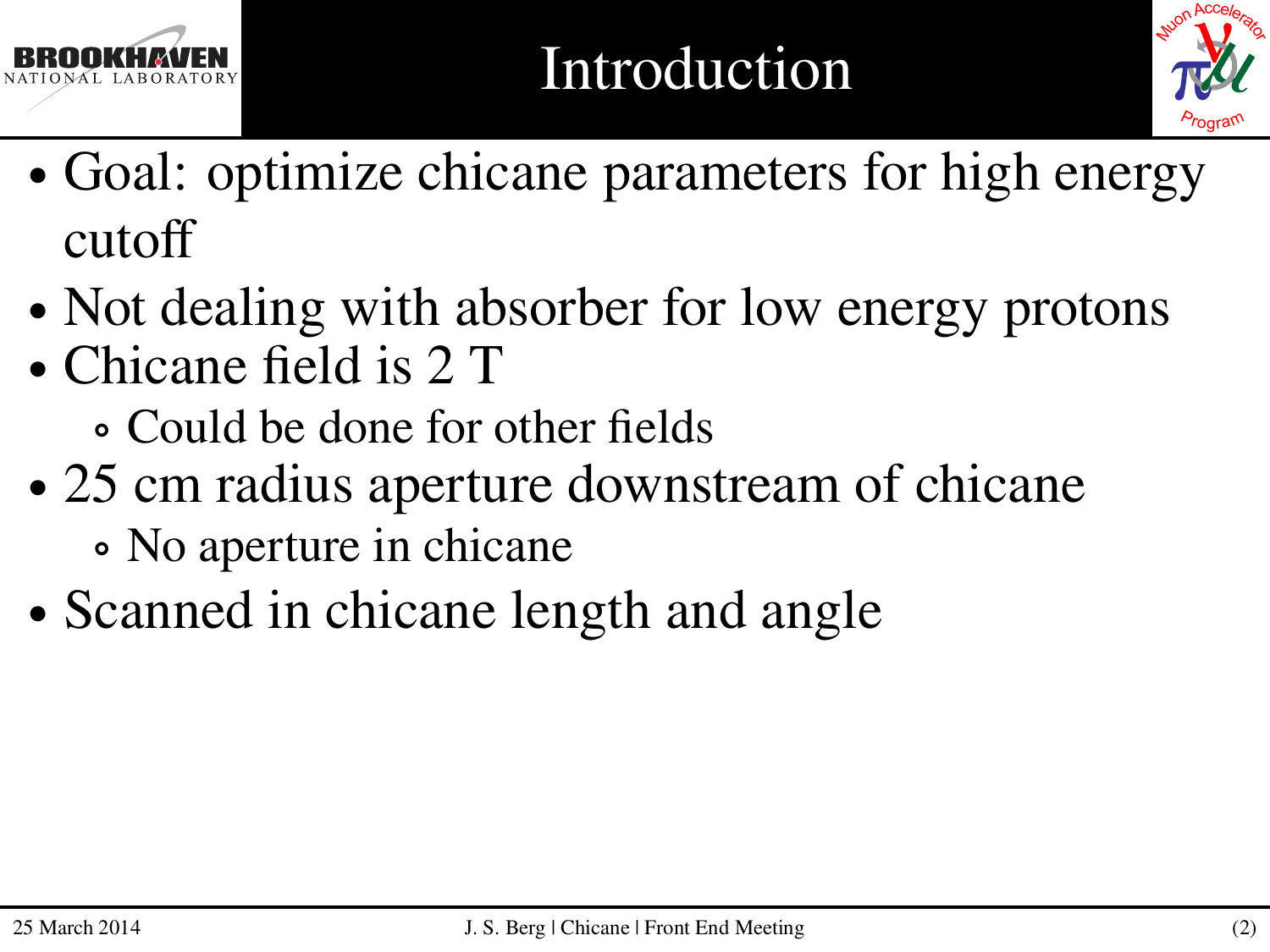



- ∙ Look at fraction of muons at end of chicane that are captured in cooling
	- ∘ Depends on absorber thickness
	- ∘ Also depends on NBPR design
	- ∘ Also did for pions
- ∙ Call "transmission" muons within 80–260 MeV kinetic energy, pions 80–320 MeV
- ∙ Initially looked at proton power downstream
- ∙ Decided better criterion was energy beyond which all protons were lost
	- ∘ Came up with designs that removed more proton energy, but left many high energy protons.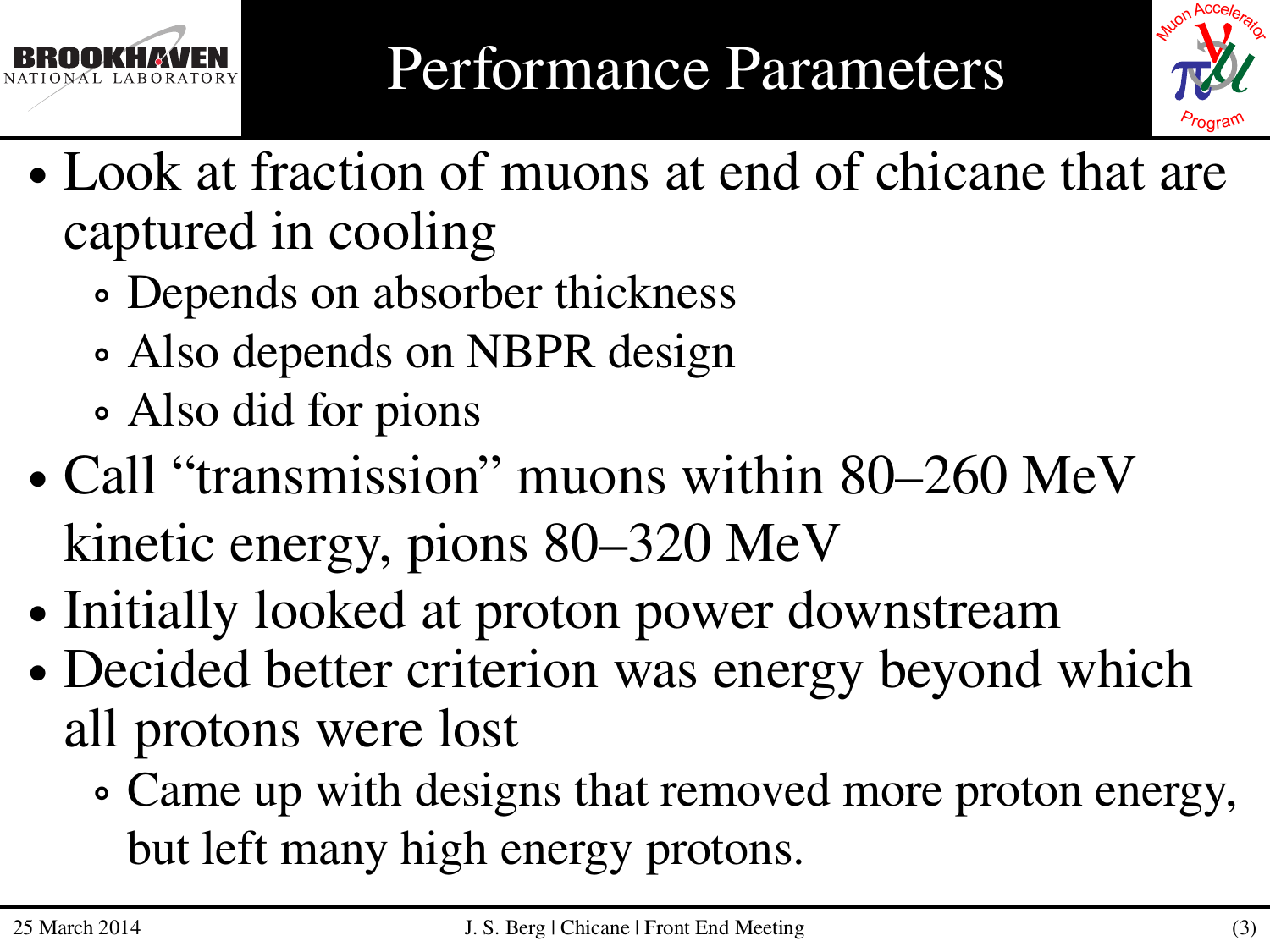

### Performance Parameters



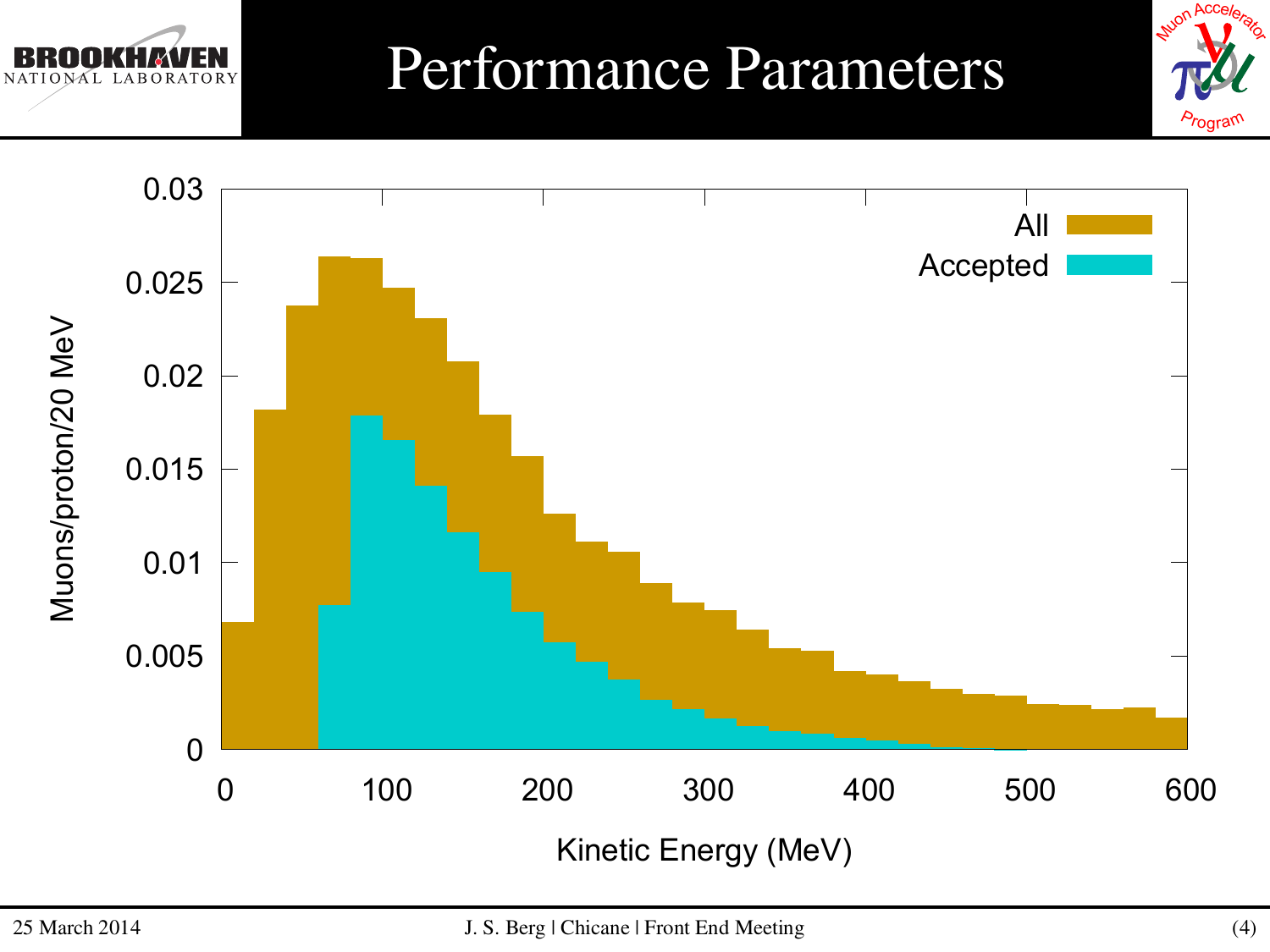

#### Performance Parameters



Augn A

A<sub>rogram</sub>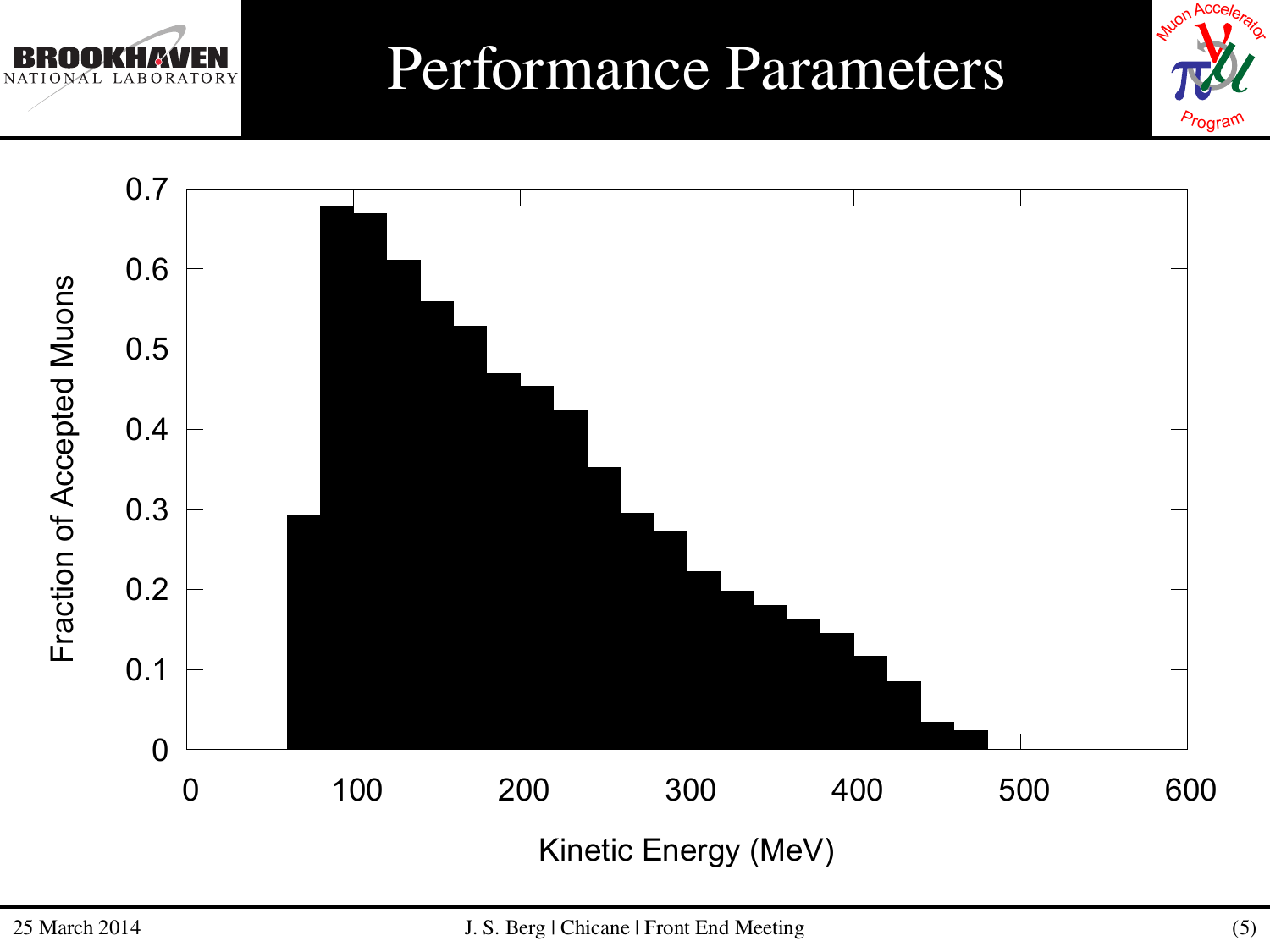

## Results



- ∙ Can find solutions with best transmission for a given proton energy cutoff
- ∙ For higher proton energy cutoffs, two sets of optimal solutions
	- ∘ One for shorter chicanes, but look less robust
	- ∘ One for longer chicanes
	- ∘ Need to analyze these a bit more
	- ∘ Optimal clearer for lower proton energy cutoffs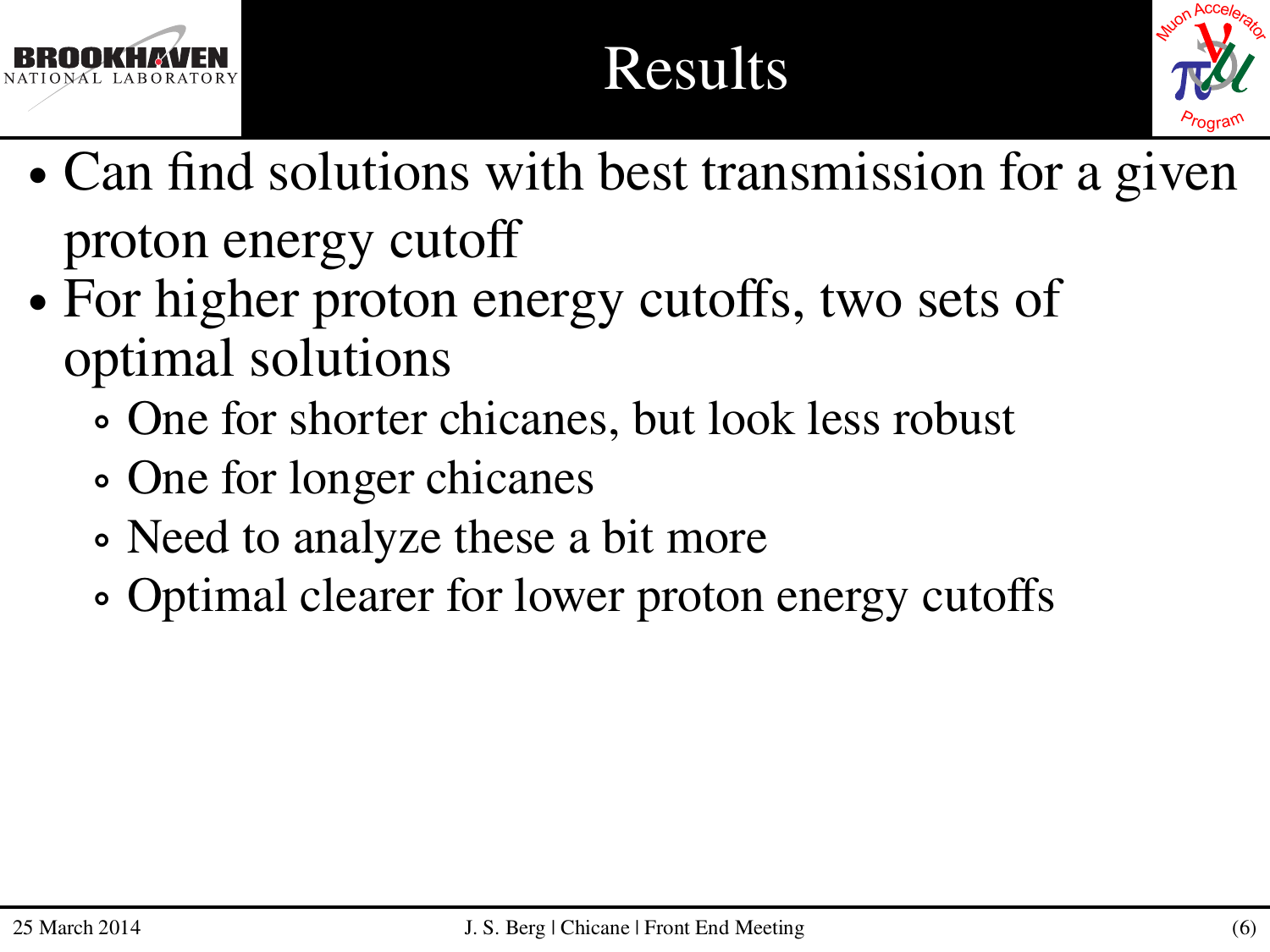





Chicane Half Length (m)

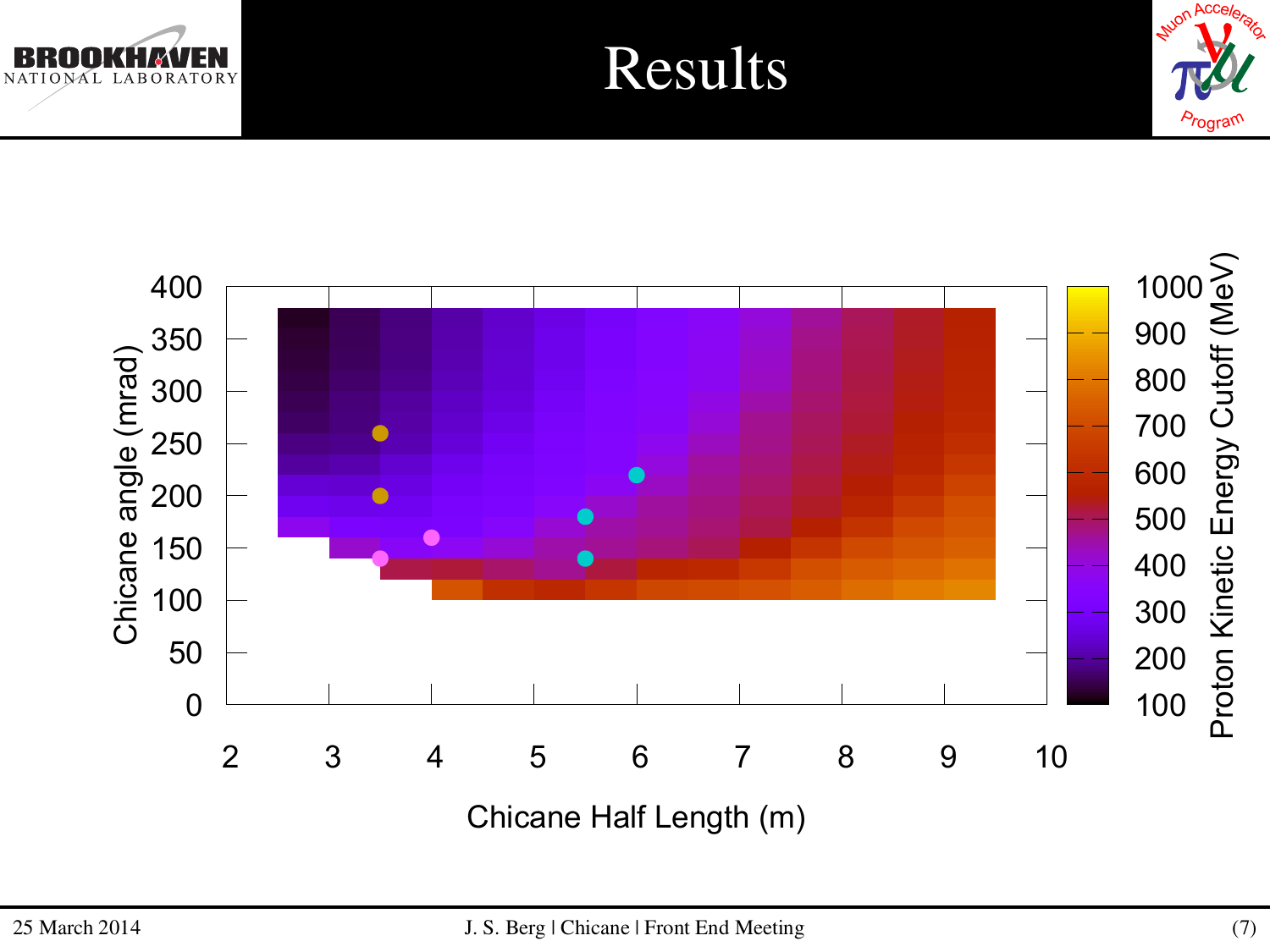



Results



Chicane Half Length (m)

Avion Acceley

*T*oara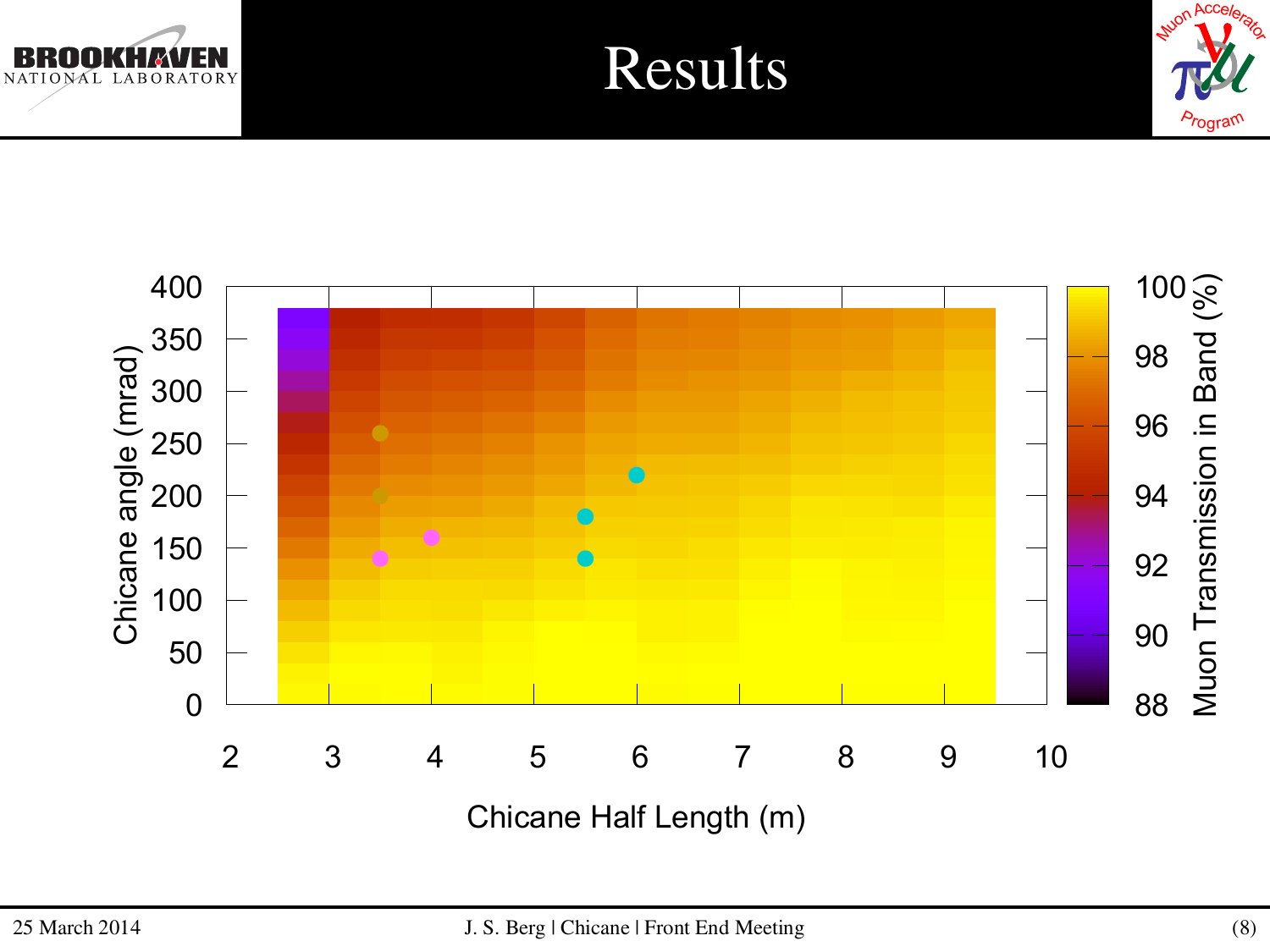





Results